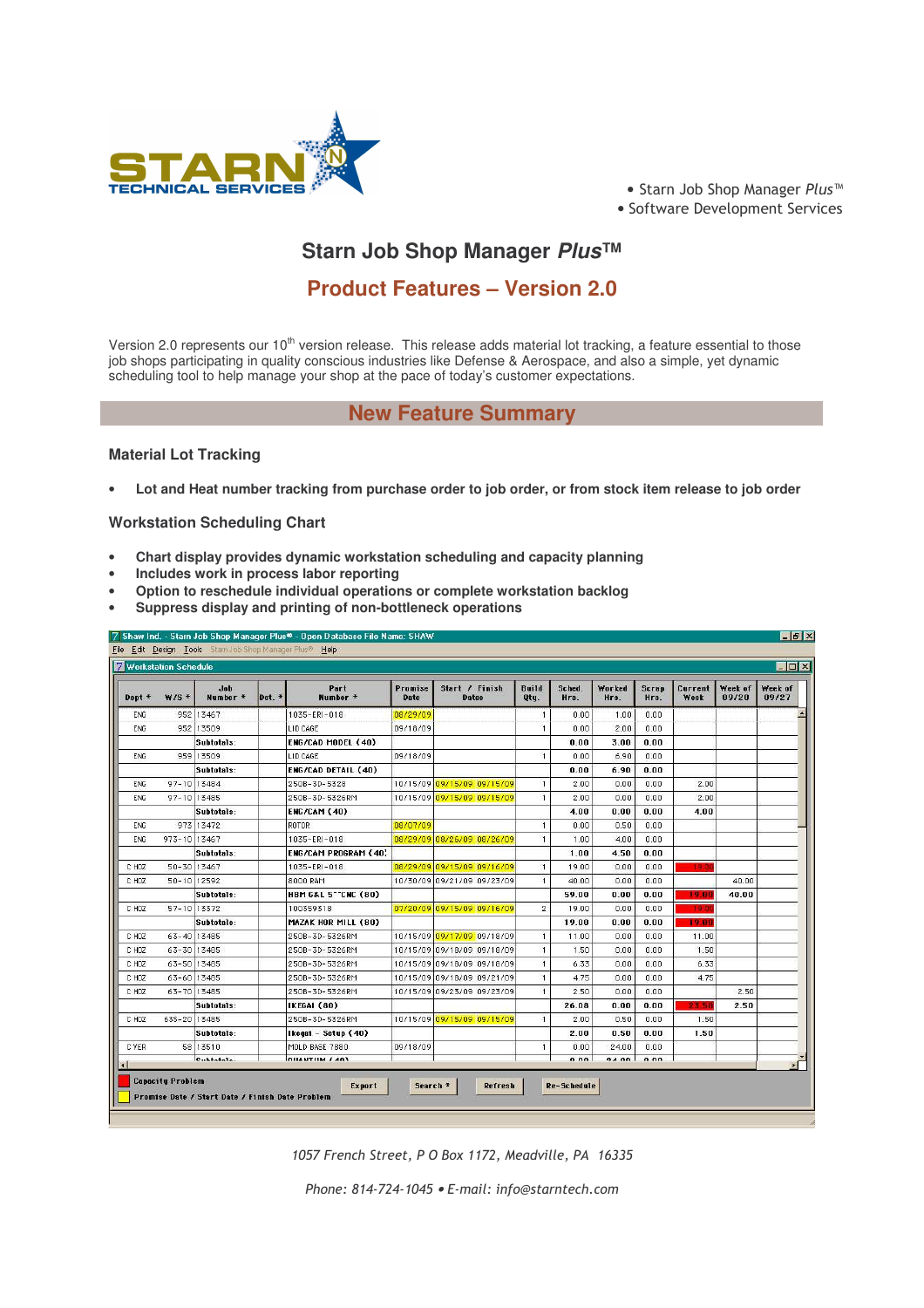#### **Miscellaneous New Features**

- **Order Acknowledgement Report with email option**
- **Preliminary packing list**
- **Tooling purchase summary displays on Job Order Control window**
- **Advance payment processing**
- **Export data dictionary to Excel**
- **Expanded, editable quote and job order descriptions**
- **Multiple shipping locations for each customer**

## **Complete Feature List**

#### **Chart View**

- Quote Chart quotes issued in month to date (MTD), year to date (YTD) formats; year-to-year customer summary report
- Job Order Chart orders received in MTD, YTD formats; year-to-year comparison report
- Sales Order Chart inventory orders received in MTD, YTD formats; year-to-year comparison report
- Work Load Chart current backlog with schedule and job status
- Work Load by Department Report
- **Workstation Scheduling Chart**
- Workstation Usage Report monthly shop hours spread by month with prior YTD comparison
- Job Analysis Chart job profitability in MTD, YTD formats; year-to-year customer summary
- Open Sales Order Chart current backlog of inventory orders
- Employee Efficiency Report
- Workstation Efficiency Report
- MRO/Stock Inventory Chart
- WIP (Work in process) Report
- Finished Parts Inventory Chart
- Purchase Order Chart purchased items in MTD & YTD formats; year-to-year vendor summary report
- Defective Material Log
- Vendor Delivery Performance
- On-time Shipping Performance

#### **Quoting**

- Supports activity based quoting
- **Expanded, editable quote descriptions**
- Quote setup window
- Choose from three styles of quote form
- E-mail quotations
- Eight standard and five ad-hoc price breaks
- Build a new quote from previous quote detail or from quote template detail
- Import quote information from Excel template
- Quote operations may be defined in **seconds,** minutes, or hours
- Setup and run time operation estimates allow maximum price calculation flexibility
- Material cost calculator
- Wire EDM run time calculator
- Assembly or spare part quoting
- Efficiency factor may vary by operation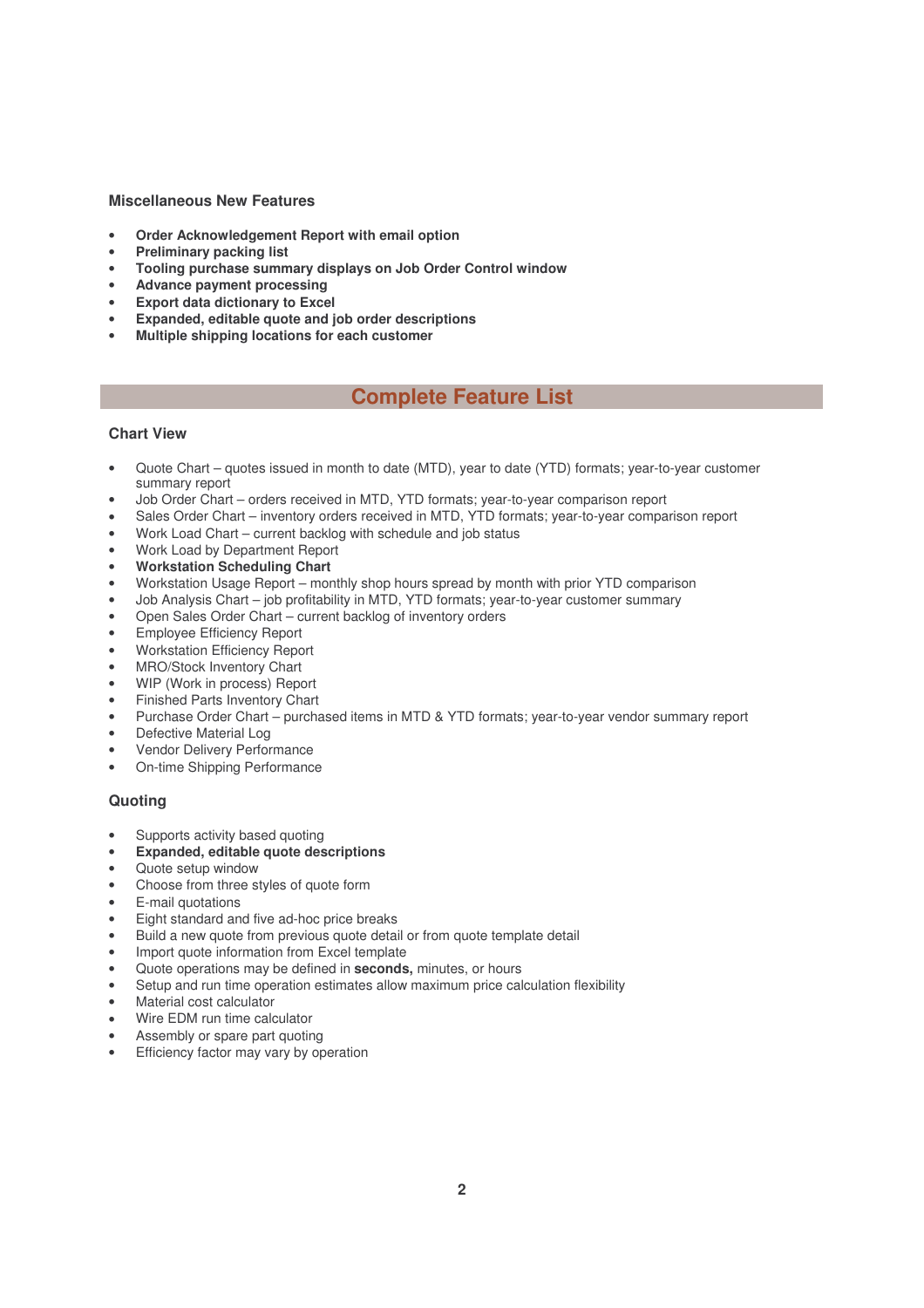#### **Job Processing**

- Job entry window with multiple line item auto-fill, automatic job number counter, check for duplicated purchase order entries
- **Expanded, editable job order descriptions**
- **Order Acknowledgement Report with email option**
- **Preliminary packing list**
- Basic start date schedule option
- Inventory restocking jobs automatically set up and closed out to finished goods inventory
- Job control window for status review and update, including job locator log via barcode scan
- Print invoice and packing slip; transfer to accounting software via data interface
- Print part tags

#### **Barcode Integration**

- Job locator input window
- Timekeeping input window
- Shipment tracking scan
- Bar-coded reports and labels

#### **Job Costing**

- Supports activity based costing
- Shop rate and operating profit calculations at job close out
- Detail and summary job cost reporting
- Customer purchase order status report
- Scrap time and material control
- Option to use purchase order values for job costing; avoid accounts payable data entry
- **Tooling purchases displayed on Job Order Control window**

#### **Monthly Reporting**

- New jobs and inventory sales orders
- Job and inventory sales order shipments
- Open job backlog
- Sales profit analysis
- Invoice reporting and analysis by customer
- Work in process
- Labor analysis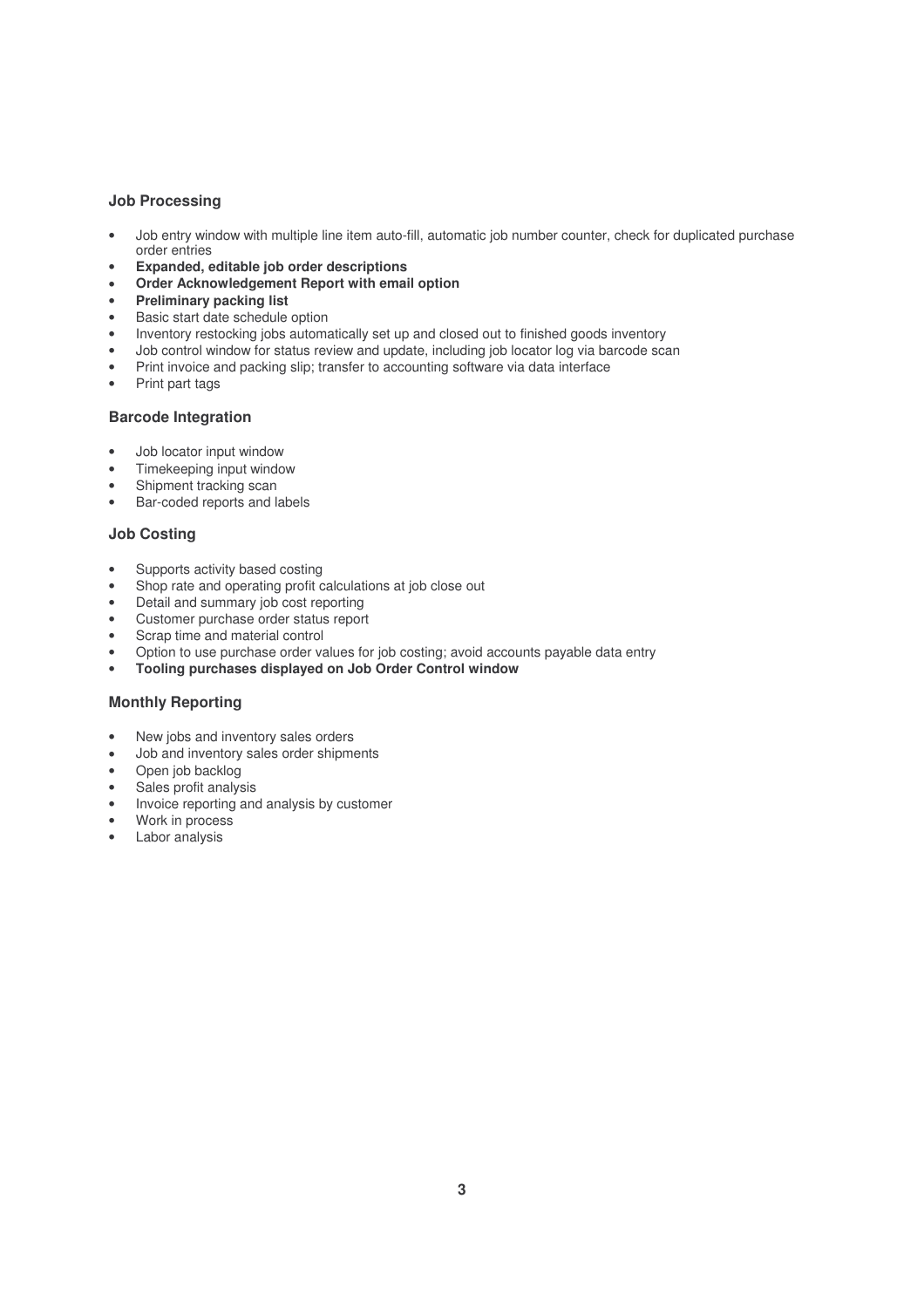#### **Shop Scheduling**

- Workload chart with job order drill down, multiple sort and subtotal options, color coded job status, and export to Excel option
- Workload and shop load reports
- Workstation schedule report
- Start date report
- Expediting report

An example of the workload chart follows:

| 302 Job Orders on Chart. Double-Click a row to open Job Order Control Window. |                   |                             |                                 |                      |                 |                      |                                 |                 |                                  | *Red background indicates a problem with the Job Order |                     |                  |
|-------------------------------------------------------------------------------|-------------------|-----------------------------|---------------------------------|----------------------|-----------------|----------------------|---------------------------------|-----------------|----------------------------------|--------------------------------------------------------|---------------------|------------------|
| $J$ ob<br>Order                                                               | Cust.             | Part<br><b>Number</b>       | <b>Purchase</b><br><b>Order</b> | <b>Start</b><br>Date | Promise<br>Date | <b>Build</b><br>Otu. | <b>Schedule</b><br><b>Hours</b> | Actual<br>Hours | <b>Last Operation</b>            | Current<br>Week                                        | Week of<br>01/05/03 | Week o<br>01/12. |
| 50052                                                                         | MAC01             | <b>TESTING SCHEDUL NONE</b> |                                 | 04/09/03             | 06/05/03        | 12                   | 199.37                          | 0.00            |                                  |                                                        |                     |                  |
| 50044                                                                         | DAT01             | TEST PART 2 B               | <b>STOCK BUILD</b>              | 05/04/03             | 06/01/03        | 216                  | 6.41                            | 0.00            |                                  |                                                        |                     |                  |
| 50045                                                                         | CAR01             | NEW PART FOR U 90           |                                 | 04/01/03             | 06/01/03        | 12                   | 11.00                           |                 | 0.00 10/13/99                    |                                                        |                     |                  |
| $01 - 6999$                                                                   | <b>LOR01</b>      | $Y - 42413 - 20 - 1$        | 526518                          | 04/23/03             | 05/29/03        | 6.                   | 14.00                           |                 | $0.00$ 07/13/01                  |                                                        |                     |                  |
| 50053                                                                         | PAC01             | TEST PART 2 B               | 124578                          | 04/07/03             | 05/05/03        | 10                   | 15.12                           | 0.00            |                                  |                                                        |                     |                  |
| 50057                                                                         | MAC01             | <b>TEST PART A1</b>         | NO 2                            |                      | 05/04/03        | 13                   | 380.32                          | 0.00            |                                  |                                                        |                     |                  |
| $01 - 7000$                                                                   | <b>LOR01</b>      | $Y - 42413 - 20 - 1$        | NONE                            | 02/25/03             | 03/13/03        | 12                   | 51.66                           | 0.00            |                                  |                                                        |                     |                  |
| 50054                                                                         | PAC03             | <b>TEST PART A1</b>         |                                 | 02/14/03             | 03/05/03        | $\mathbf{L}$         | 260.00                          |                 | $0.00$ 05/03/00                  |                                                        |                     |                  |
| 50039                                                                         | BPB01             | <b>TEST PART A1</b>         | <b>YERBAL</b>                   | 01/31/03             | 02/28/03        | $\mathbf{I}$         | 0.03                            | 0.00            |                                  |                                                        |                     |                  |
| 500600000                                                                     | AET01             | TEST PART A1                | NOT YET                         |                      | 02/20/03        | 12                   | 3.56                            | 0.00            |                                  |                                                        |                     |                  |
| 1223232                                                                       | PAC01             | <b>TTTTEST R</b>            | 12345667                        | 01/03/03             | 02/15/03        | 1000                 | 82 7                            | 0.00            |                                  | 27.62                                                  | 96.67               | 96.              |
| 50035                                                                         | STA01             | <b>NEWTON</b>               | GONE                            | 01/17/03             | 02/14/03        | $\overline{2}$       | 0.12                            | 0.00            |                                  |                                                        |                     |                  |
| 50036                                                                         | PAC01             |                             | <b>FDKLJKLSD</b>                | 01/15/03             | 02/12/03        | $\mathbf{I}$         | 0.03                            | 0.00            |                                  |                                                        |                     |                  |
| 50037                                                                         | PAC01             | <b>NEWTON TEST</b>          | FDKLJKLSD                       | 01/15/03             | 02/12/03        | $\mathbf{1}$         | 0.03                            | 0.00            |                                  |                                                        |                     |                  |
| 50042                                                                         | C0M01             | WET                         | <b>WE</b>                       | 01/14/03             | 02/11/03        | $\mathbf{1}$         | 0.03                            | 0.00            |                                  |                                                        |                     |                  |
| 500600000                                                                     | DCS01             | TEST PART A1                | M <sub>0</sub>                  |                      | 02/06/03        | 45                   | 00.00                           |                 | $0.00$ 02/06/01                  |                                                        |                     |                  |
| 500600000                                                                     | AET01             | <b>TEST PART A1</b>         | 10                              |                      | 02/06/03        | 100                  |                                 |                 | $0.00$ 02/06/01                  |                                                        |                     |                  |
| 50060                                                                         | DEL01             | <b>TEST PART A1</b>         | $\overline{7}$                  | 01/15/03             | 02/05/03        | 100                  |                                 |                 | $0.00$ 02/06/01                  |                                                        |                     | 67.              |
| 50038                                                                         | PAC01             |                             | NEWT                            | 01/07/03             | 02/04/03        | $\mathbf{1}$         | 0.03                            | 0.00            |                                  |                                                        |                     |                  |
| 60004                                                                         | LARRY             | PADDLE FAST                 | $\prime\prime$                  |                      | 01/31/03        | 12                   | 4.28                            | 0.00            |                                  |                                                        |                     |                  |
| 50055                                                                         | MAC01             | <b>TEST PART A1</b>         | 1                               | 12/14/02             | 01/25/03        | $\mathbf{1}$         |                                 |                 | 1.00 02/20/01 grinding operation | 18.10                                                  | 63.35               | 63.              |
| 50058                                                                         | PAC01             | WETTT                       | 1290                            | 12/31/02             | 01/21/03        | 12                   | 35.63                           |                 | 5.00 04/20/02 Mill Operation     | 3.40                                                   | 11.90               | 11.              |
| 50060000                                                                      | AET01             | TEST PART A1                | NOT YET                         |                      | 01/19/03        | 12                   | 3.56                            | 0.00            |                                  |                                                        |                     |                  |
| 60006                                                                         | HAR01             | <b>GM TEST</b>              | 56                              | 12/11/02             | 01/03/03        | 24                   | 18.07                           |                 | 0.00 12/10/02                    |                                                        |                     |                  |
| 60008                                                                         | ALA01             | 1010 DEMO                   | 8                               |                      |                 | 12                   | 4.28                            | 0.00            |                                  | 4.28                                                   |                     |                  |
| 50046                                                                         | MAC01             | $QUOTE$ $*3$                | <b>VERB</b>                     |                      |                 | 100                  | 86.20                           |                 | 0.00 12/21/99                    | 86.20                                                  |                     |                  |
| 60005                                                                         | LARRY             | PADDLE FAST                 | 1/1                             |                      | 10/31/02        | 100                  | 2.97                            | 0.00            |                                  | 2.97                                                   |                     |                  |
| 60002                                                                         | TCE               |                             |                                 |                      | 10/30/02        |                      | 0.00.                           | 0.00            |                                  |                                                        |                     |                  |
| 60001                                                                         | ALA02             | $\overline{4}$              | $\overline{4}$                  |                      | 10/30/02        | 11                   | 0.33                            |                 | 11/04/02 BR001 Bridgeport tool   |                                                        |                     |                  |
| 500600000                                                                     | HAR01             | <b>TEST PART A1</b>         | 9                               | 791YB                | 02/06/02        | 150                  | 532.75                          | 0.00            |                                  |                                                        |                     |                  |
| 50061                                                                         | FOR <sub>01</sub> | TEST PART A1                | l 8                             | 01/04/01             | 02/05/01        | 50                   | 178.58                          |                 | 0.00102/06/01                    |                                                        |                     |                  |

# **Color Code Legend for Event and Exception Reporting**<br>**Green** Job shipped within last seven days (colored Preporting)

Green Job shipped within last seven days (colored Promise Date)<br>**Blue** Job schedule has been set up (colored Schedule Hours)

**Blue** Job schedule has been set up (colored Schedule Hours)

**Yellow** Job to start today (colored Start Date) or due for shipment today (colored Promise Date)

**Red** Late starts (colored Start Date), past due shipment (colored Promise Date), shop capacity warning (colored Schedule Hours), or job hour overrun (colored Actual Hours)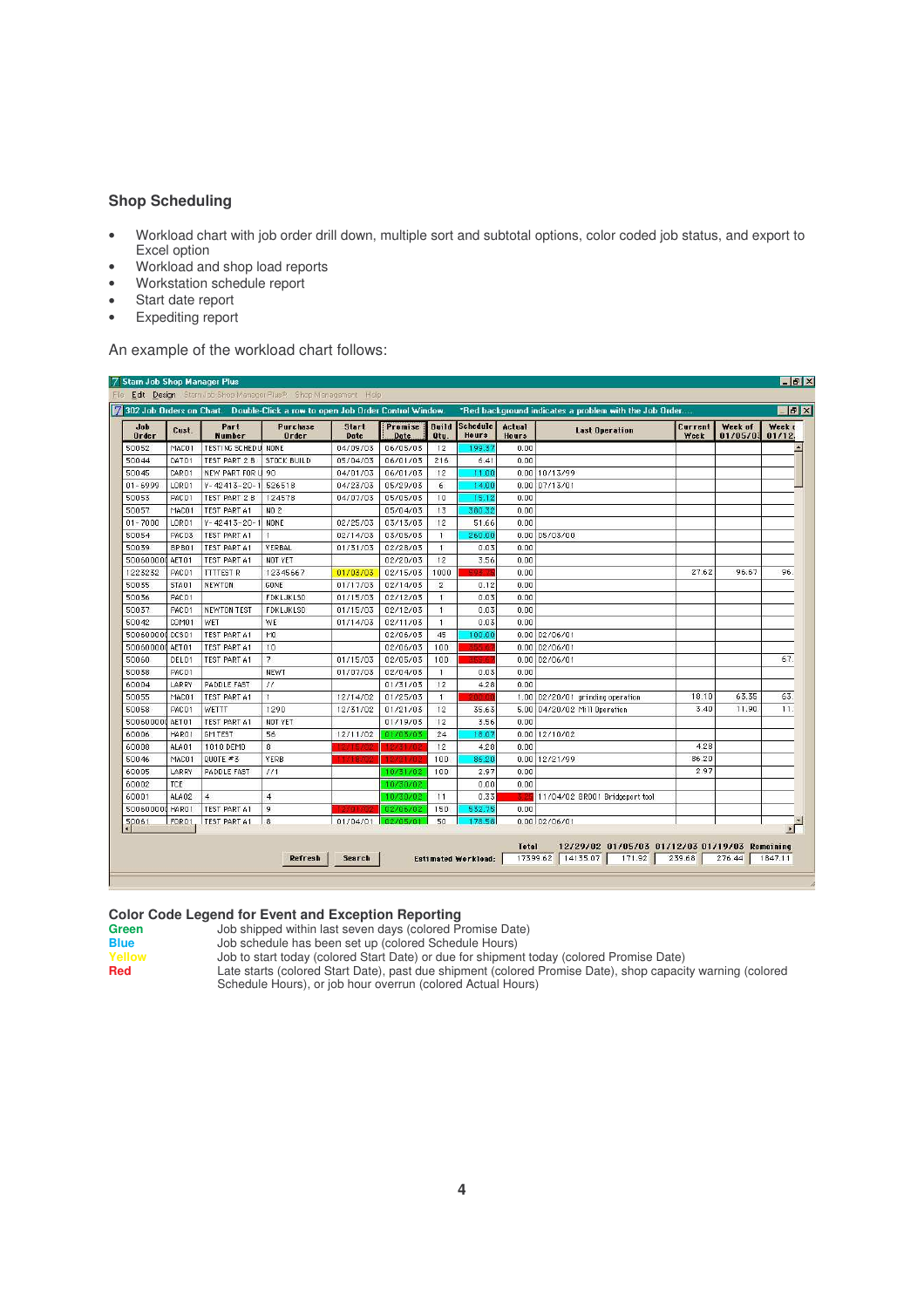#### **Workstation Scheduling Chart**

- **Chart display provides dynamic workstation scheduling and capacity planning**
- **Includes work in process labor reporting**
- **Option to reschedule individual operations or complete workstation backlog**
- **Suppress display and printing of non-bottleneck operations**

#### **Job Scheduling**

- Automatically create job schedules using quote detail information
- Job schedule window for updates and other maintenance
- Job traveler and instruction log assembly and spare part versions
- GANTT project management chart
- Assembly report by department
- Promised and revised promise date

#### **Stock & MRO Inventory Management**

- Inventory item chart
- Inventory item setup window
- Purchase order with automatic counter option and form print
- E-mail purchase order form
- Receiving report
- Vendor open item reporting
- Accounts payable with accounting data transfer interface
- Job release window
- Lot and Heat number tracking from purchase order to job order, or from stock item release to job order
- MRO release window
- Inventory control reports, various
- Subcontractor expediting report
- Purchase history by job reporting
- Vendor setup window with e-mail support

#### **Accounting Data Interface**

- QuickBooks, Peachtree Accounting, or MAS-90 support
- Accounts receivable data transfer
- **Advance payment processing**
- Account payable data transfer
- Inventory material cost data transfer
- Interface setup and scheduling window
- General Ledger Account maintenance window
- Audit trail via export batch reporting and transaction files

#### **Operations Planning & Analysis**

- Shop rate analysis
- Customer shipment performance
- Vendor performance versus schedule reporting
- Employee efficiency report
- Workstation efficiency report
- Workstation utilization report
- Workstation setup window
- Department setup window

#### **Time Keeping**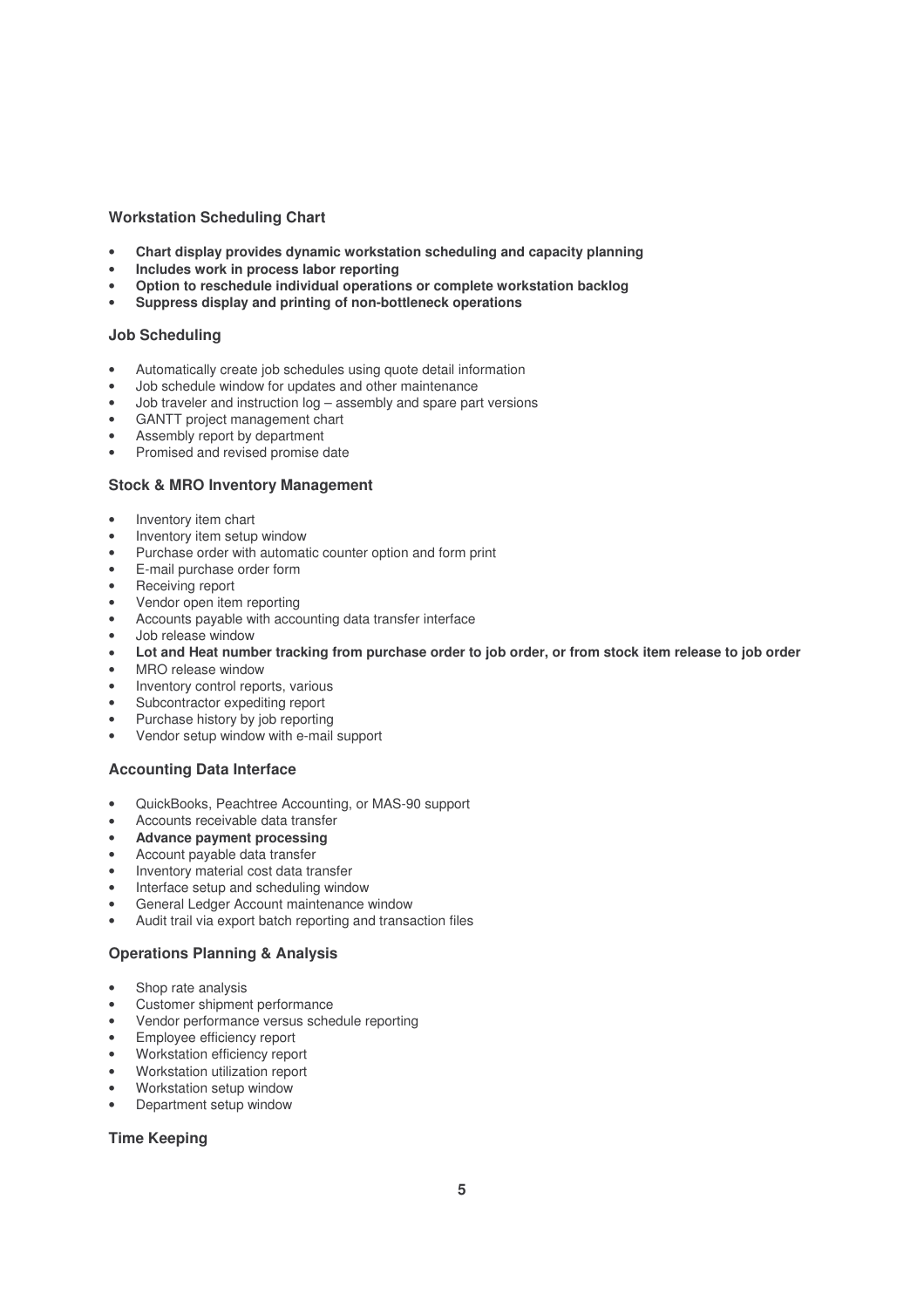- Four time entry options, daily time card, completed job, or daily production card data entry windows, plus barcode scanning option
- Scrap time
- Shop time (indirect time)
- Audit reports
- Hourly payroll summary report
- Employee setup window

#### **Part History & Finished Goods Inventory Management**

- Part index window with drill down to quotes, job orders, or finished goods inventory
- Part search window with sub-string search facility
- Eight price break levels displayed
- Inventory card window with activity summary
- Print part tags
- Inventory sales order entry
- Open sales order report
- Open sales order chart with multiple sort and subtotal options
- Print invoice and packing slip with accounting data interface
- Reorder report
- Monthly usage twelve month moving average
- Blanket order control and consolidation
- Inventory reference list report
- Inventory restock report
- Part family management, reporting, and analysis
- Part Inactivity report

#### **Inspection Reporting**

• First article, in-process and final inspection reports via integrated Excel templates

#### **Defective Material Reporting**

- Defective material report
- Analytic reporting by part, vendor, operation, employee

#### **Calibration Management**

- Equipment inventory control
- Calibration scheduling
- Test results archive
- Label printing interface with Brother PT-1500PC
- Import gage data

#### **Delivery Performance**

- Vendor delivery performance summary report
- Customer shipment summary report

#### **Form Control**

• Maintain footer text for controlled forms